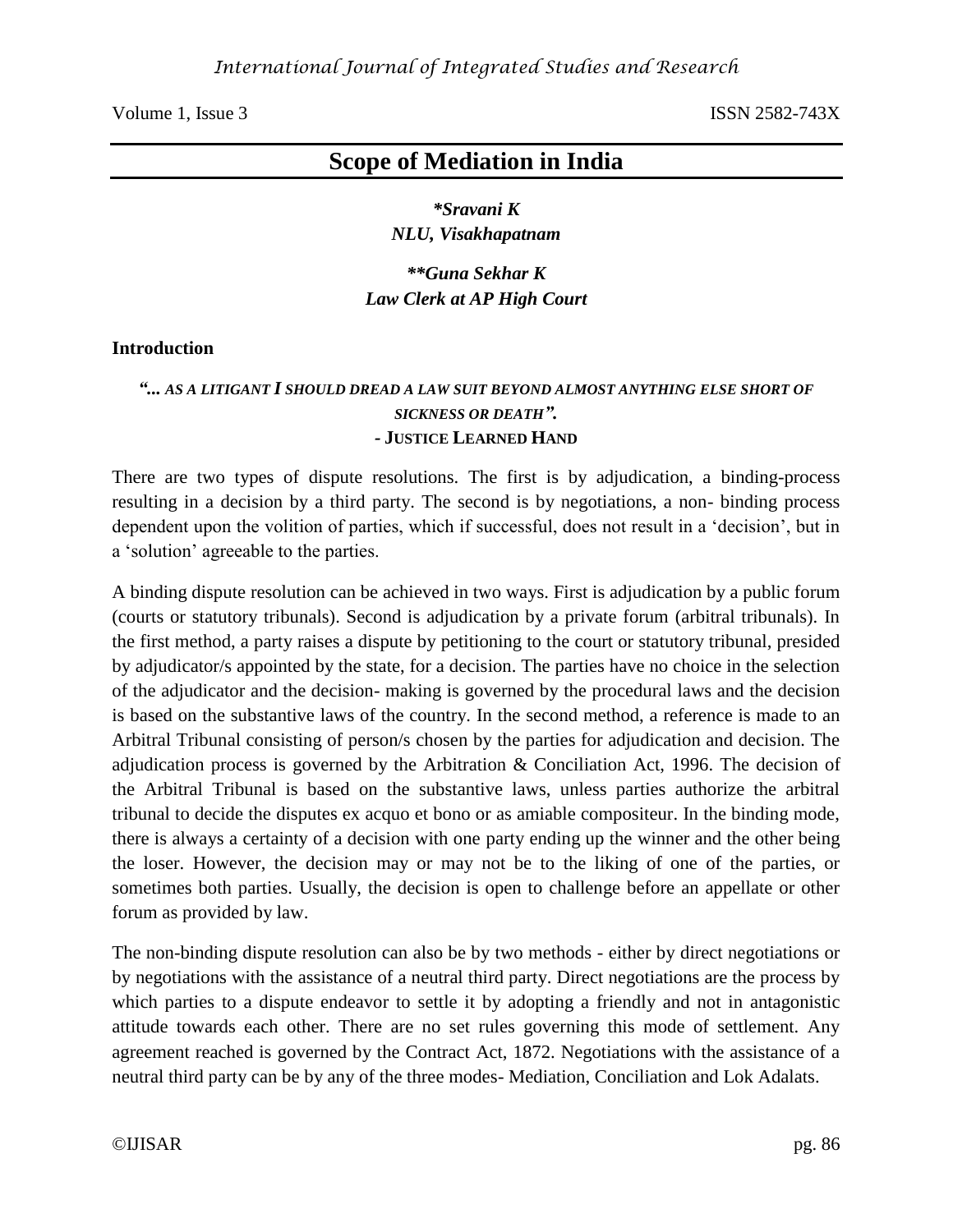## **Outline to Mediation**

First of all we consider about the history of the mediation. This mediation is not new to India. They have been in vogue in our villages from time immemorial as Dispute Resolution Panchayats. A brief history of mediation in India Mediation bears a striking resemblance, in some respects, to the ancient and traditional dispute resolution processes practised in India. It can therefore be said that the process is not new. In ancient India, disputes were often resolved by bodies not established by monarchs. There were village councils known as Kulani and other village assemblies known as Gorth or Puga that decided disputes.<sup>1</sup> These institutions had representation from all groups and communities. They have sometimes been compared with present day arbitral tribunals.<sup>2</sup>

Centuries before British rule, India had a village governance system called the Panchayat which was essentially a body constituted by respected village elders who assisted in resolving community disputes. Such traditional mediation continues to be utilized even today in villages. Decisions of pancha, the members of the Panchayat, are often made in accordance with the longterm interests of the tribe or community in maintaining harmony and prosperity. All proceedings are oral; no record is made of the proceedings or the outcome. Despite their lack of legal authority or sanctions, such mediation processes were regularly used and commonly accepted by Indian disputants.

Popular among businessmen in pre-British India were consensual dispute resolution processes that were similar to modern mediation. Mahajans – impartial and respected businessmen of the villages – were requested to resolve disputes by using an informal procedure and trying to come to an amicable solution.<sup>3</sup> Another traditional consensual dispute resolution process in India is the system of Lok Adalat. The word lok signifies 'people' and adalat means 'court'; Lok Adalat collectively means the 'people's court', thereby implying that it is the people who decide a dispute. Although Lok Adalat has been in existence for a long time, it has received greater recognition since the passage in 1987 of the Legal Services Authority Act, which introduced the system into the formal statutory structure of dispute resolution.

So long as the village wise men, committed to the welfare of the villagers, were the Panchayatdars, mediation by such Panchayats flourished. Their neutrality, impartiality and wisdom enabled them to find a mutually acceptable solution which benefited the parties to the conflict. But things began to change when respected village elders were gradually replaced by leaders based on caste, money or political affinity, for which neutrality and impartiality were not important. Instead of attempting to serve the interests of the parties to the conflict, they started flaunting their power by issuing fiats based on their own superstitions, moral beliefs, political

 1 Justice SB Sinha, Courts and Alternatives' – http://delhimediationcentre.gov.in/articles.htm.

<sup>&</sup>lt;sup>2</sup> R Thapar, Early India: From the Origins to AD 1300 (2002, New Delhi: Penguin Books), p 213.

<sup>3</sup> RS Sharma, India's Ancient Past (4th Edn, 2008, New Delhi: Oxford University Press), p 298.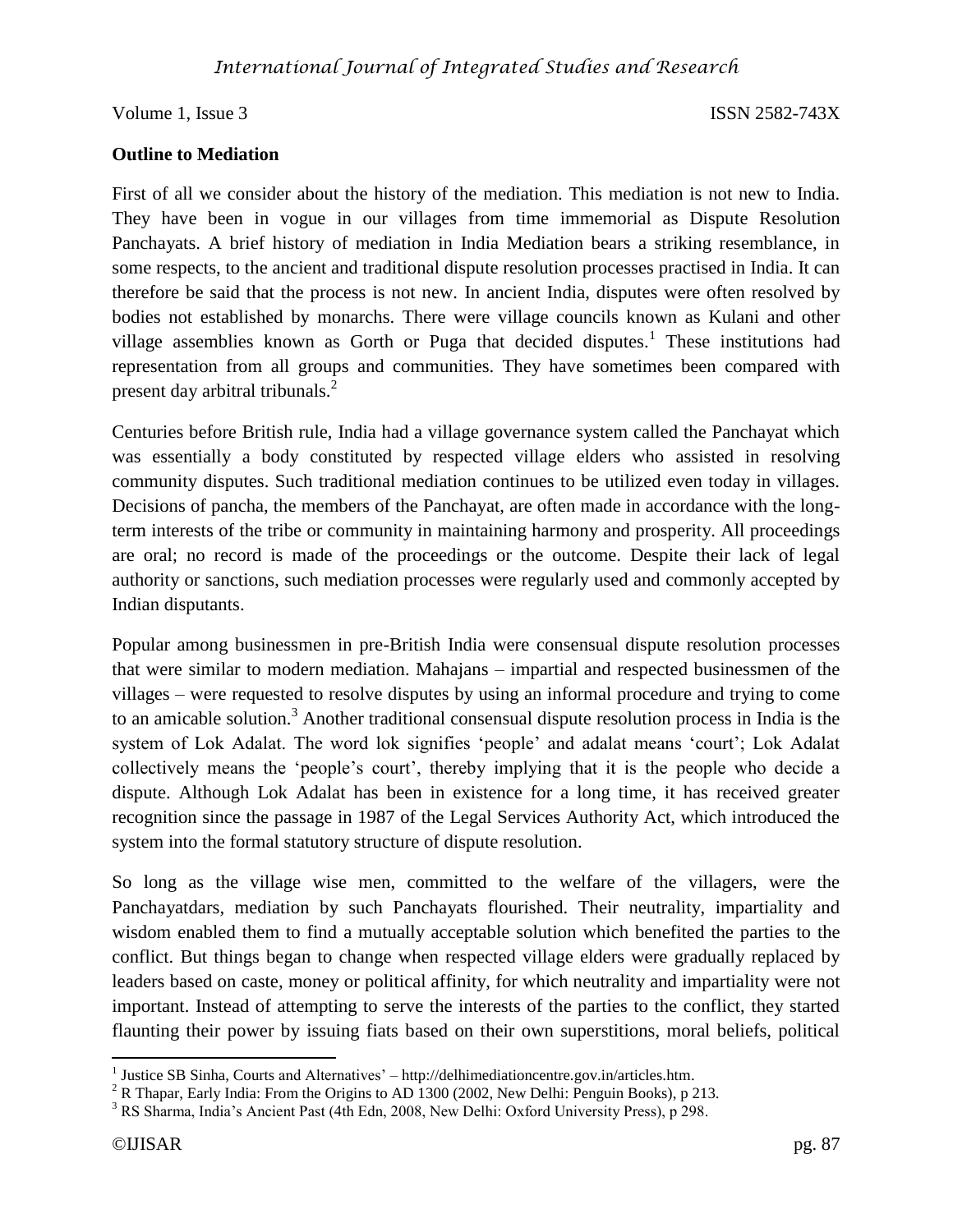# *International Journal of Integrated Studies and Research*

Volume 1, Issue 3 ISSN 2582-743X

compulsions and personal financial interests and started enforcing them by imposing sanctions like ex-communication, honour killing or levying penalties for disobedience or non-compliance. As a result, the system of such Panchayats resolving disputes, slowly and steadily lost the respect, trust and confidence which they earlier enjoyed. Courts, functioning under codified laws, replaced them as arbiters of disputes.

If the advantages of mediation are to be highlighted, it will be necessary to set out the disadvantages of litigation as a dispute resolution process. But that does not mean that the adjudicatory process by way of litigation in courts is outdated, impractical or has lost its relevance. It only means that for certain categories of litigation, non-adjudicatory dispute resolution process is better-suited and beneficial to the parties. The question therefore, is not whether mediation is better or litigation is better. The question should be: "Which process is more suited for a particular type of dispute?"

Criminal cases, cases involving public interest, cases affecting a large number of persons, matters relating to taxation (direct and indirect) and administrative law have to be decided by courts by adjudicatory process. Even among civil litigations, cases involving fraud, forgery, coercion, undue influence, cases where a judicial declaration is necessary as, for example, grant of probate or letters of administration, representative suits which require declarations against the world at large, election disputes have to be necessarily decided through adjudicatory process by courts and not by negotiations.

On the other hand, settlement by negotiations would be the appropriate method of dispute resolution in the following types of civil cases. They are:

- i. Cases arising from soured personal relationships, which include matrimonial causes, maintenance, custody of children etc.
- ii. Cases relating to commerce and contracts
- iii. Cases where there is a need to maintain the pre-existing relationship in spite of the disputes, which include disputes between neighbours, disputes between employers and employees etc.
- iv. Cases arising out of tortious liability, which include claims for compensation in motor accidents/other accidents etc.;
- v. Consumer disputes where a trader or service provider is keen to maintain his business/professional reputation and credulity.

Of course, if the parties are willing, other categories of civil disputes may also be referred to mediation.<sup>4</sup> So whether a litigant approaches a court, what requires to be seen is whether the dispute requires to be adjudicated by a court or could be settled by mediation. If the dispute falls under the category of cases suited for mediation, it has to be referred to mediation. Let's consider

 $4$  Mediation- An introduction by Mr. Justice RV Raveendran.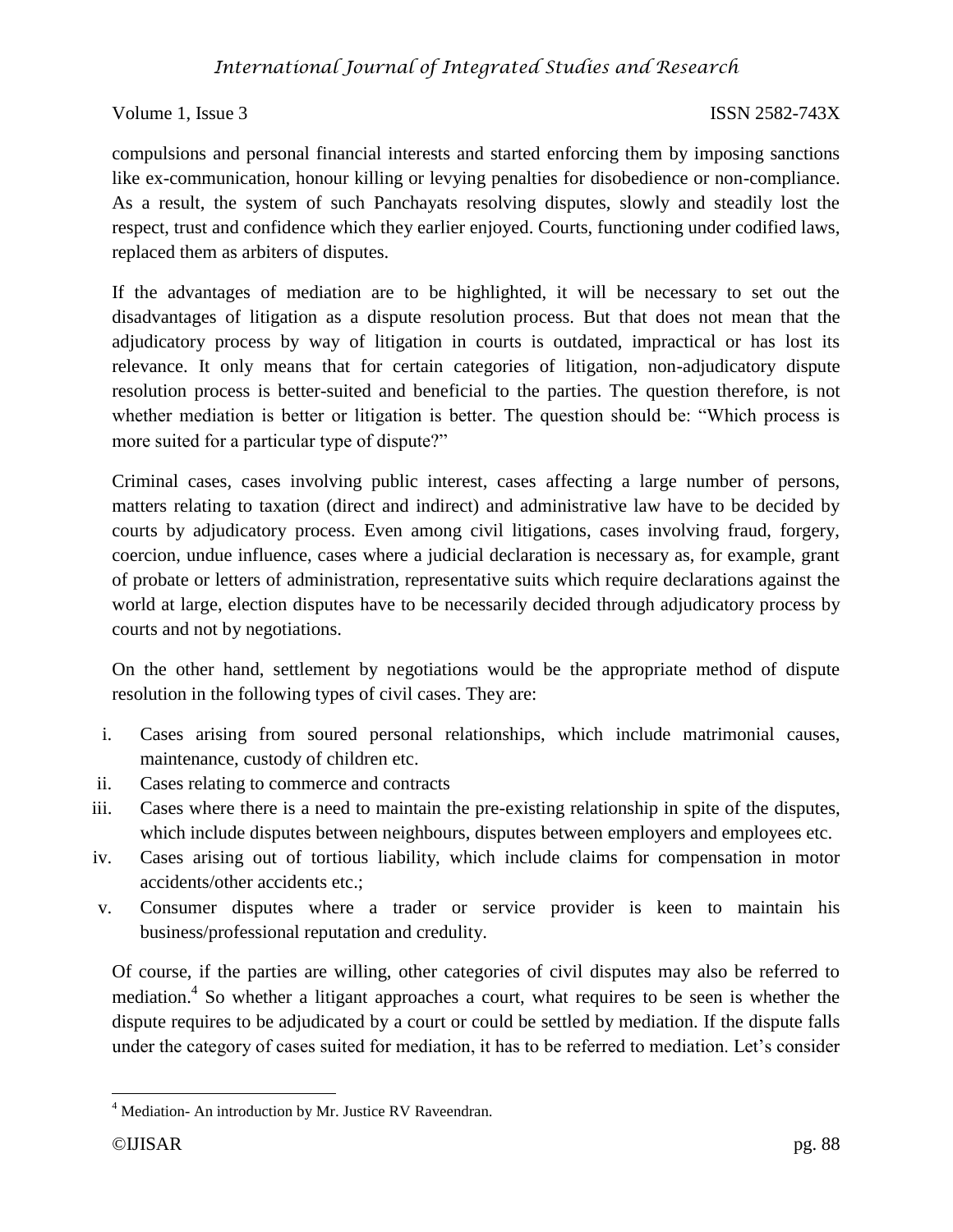an example. The hospital should not only be equipped with an operation theatre but also with an out-patient clinic. It is not sufficient to have only a surgeon to perform surgeries, but also a physician to treat aliments which do not require surgery. In fact, the number of patients requiring prescription of medicines and medical advice will be many times more than those who have to be admitted as in-patients and subjected to surgery. Of course if the physician finds that the patient is suffering from a serious ailment requiring surgery, he may refer him to surgeon. Imagine a hospital without a clinic and physician but only an operation theatre and a surgeon. Imagine what will happen if all persons with all types of ailments, howsoever minor they are, are admitted as in-patients and made to undergo surgery, simply because there is no physician to attend to them. Courts without mediation centers are like hospitals without out-patients clinics and physicians. Courts should have mediation centers to settle those cases which do not require a trial and adjudication, so that the courts can concentrate upon those which require adjudication.

Similarly, if cases which do not really require adjudication by trail and which are fit for negotiated settlements are not referred to mediation, those cases will fill the courts' board and take up the entire time of the court, thereby preventing court from taking up cases which require their urgent attention and decision. Also when the advantages of mediation or the disadvantages of litigation are highlighted in the context of encouraging ADR processes, it does not mean that mediation is 'better' than the adjudication by courts. It only means that the mediation is more suitable and appropriate for resolving certain types of disputes. For other types of cases, and in cases where mediation though appropriate, has failed, courts alone can provide a remedy.<sup>5</sup>

The object of mediation is to offer to the litigant public, a speedy and satisfactory alternative dispute resolution process in certain types of civil cases. When the cases suitable for negotiated settlements are referred to mediation, the benefit is two-fold. First, the parties find an amicable solution by the negotiated settlement. Second, the courts will have more space to deal with cases which require to be adjudicated by courts. Building awareness regarding mediation and invoking mediation as an alternative dispute resolution process is only to supplement the functioning of courts, with reference to certain types of civil cases. Mediation is not intended to, and in fact cannot, replace courts. With this clarification, we may proceed to see the need for urgency in introducing court annexed mediation.

Now let's further consider the meaning of mediation. Mediation is a non-adjudicatory dispute resolution process, where a neutral third party renders assistance to the parties in conflict to arrive at a mutually agreeable solution. To put it differently, it refers to a voluntary and flexible negotiated conflict reduction process with the assistance by experts. It involves a structured negotiation where the mediator listens to the parties, ascertains the facts and circumstances as also the nature of the grievance, conflict or dispute, encourages the parties to open up to identify the causes therefore, creates a conducive atmosphere to enable the parties to explore various

 $\overline{\phantom{a}}$ 5 Ibid.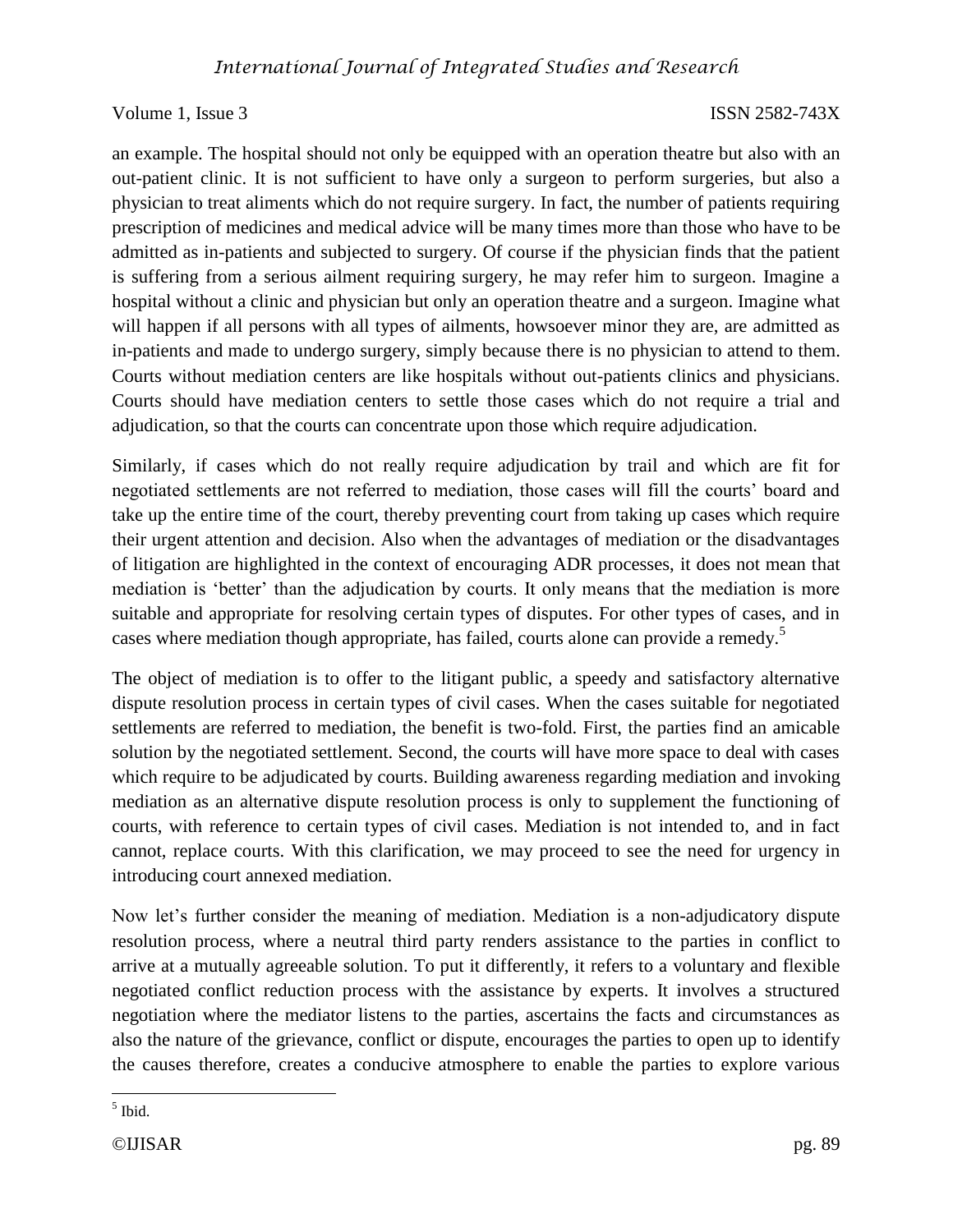alternatives and ultimately facilitates the parties to find a solution or reach a settlement. In short, it is a professionally and scientifically managed negotiation process.

### **Mediation Versus Conciliation**

When discussing about mediation and conciliation, they are the same in principle, in practice, conciliation and mediation are understood to be different processes. One view is that where the person facilitating the settlement also suggests the terms of the settlement, the process becomes conciliation; and where person facilitating the settlement merely facilitates the disputing parties to arrive at a settlement without suggesting any terms, so that the parties themselves find a solution and reconcile their differences, the process is mediation. There is also an opposite view. The third view is that both refer to the same process, and where the third party - facilitator is a non-professional then the process is 'conciliation', and where the third party – facilitator is professionally trained in assisting parties to settle disputes, the process is known as 'mediation'. The fourth view is that if the settlement process is through a third party on a reference by a court in a pending litigation, it is mediation, and if the settlement is attempted with the help of a third party, it is called as 'conciliation'. In other words, a pre-litigation third party assisted negotiated settlement is 'conciliation' and a neutral third party assisted negotiated settlement in a pending litigation is 'mediation'. But none of the four views is accurate.

In other words conciliation is a negotiation process commenced with the consent of parties, where the conciliators are appointed by the parties themselves, under Section 64 of the Arbitration & Conciliation Act, 1996. When a settlement is arrived at by conciliation, it will have the status of an executable decree under Section 74 of the Arbitration & Conciliation Act, 1996. On the other hand, if a court refers a case to mediation centre or third party, to enable the parties to negotiate with the assistance of a neutral third party, the ADR process is mediation. In mediation, the reference is by court to the mediation centre or a mediator, either with or without consent of the parties. In mediation, the court retains control over the entire process, and the settlement does not have the statutory status of a decree. Consequently whatever settlement is arrived at the mediation has to be placed before the court and the court makes an order or decree in terms of the settlement.

### **Mediation – Disadvantages of Adjudicatory Process**

The dispute resolution by courts, as noticed above, is adjudicatory and adversarial in nature resulting in a binding decision, whether the parties like it or not. Litigants have identified the following six short-comings with reference to adjudications by courts:

- a) Delay in resolution of the dispute;
- b) Uncertainty of outcome;
- c) Inflexibility in the result/solution;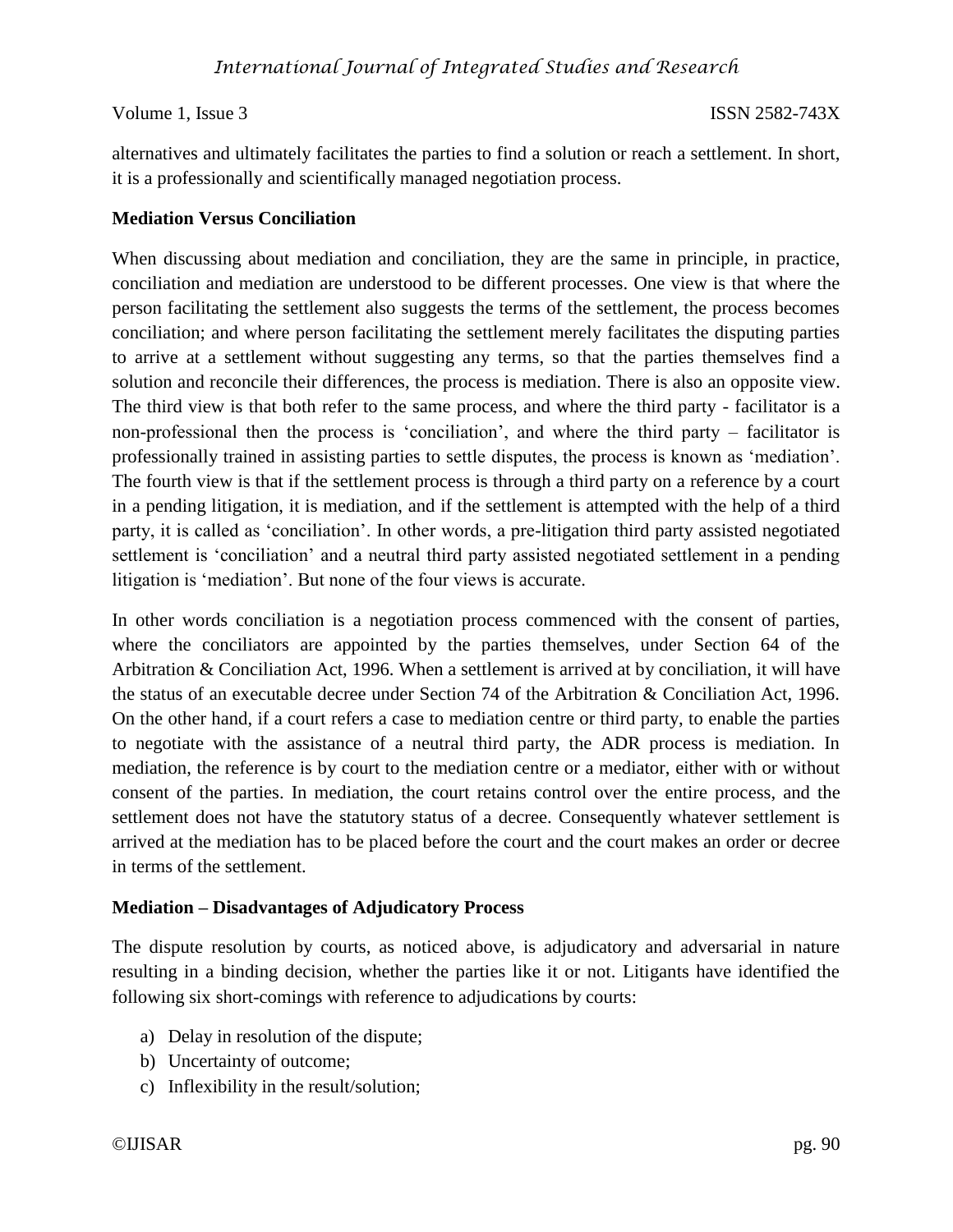- d) High cost;
- e) Difficulties in enforcement; and
- f) Hostile atmosphere

The delay, the uncertainty and inflexibility, the technicalities and frequent changes in laws, the absence of choice in solutions, the hostile atmosphere in courts, the difficulties in execution and the enormous expenditure of time, energy and money associated with adjudicatory process take a toll on the litigant. Many a time, the litigant feels that the remedies, reliefs and solutions, are all illusive and elusive. This leads to frustration, dissatisfaction and erosion of faith in courts and the adjudicatory process. As a result persons with grievances start looking for a quicker and satisfactory remedy. They are tempted to approach the underworld or unscrupulous elements in police and politics, to secure relief. This leads to criminalization of civil society and weakens the rule of law. Therefore, there is an urgent need to introduce quicker alternative dispute resolution processes and also improve the adversarial adjudicatory process by giving speedy, satisfactory and cost-effective justice.<sup>6</sup>

Weaker and downtrodden sections, who are subjected to injustices, being ignorant of their rights and remedies, and not being able to get effective and speedy justice, tend to take law into their own hands. Several disputes which ought to have found solution in civil litigations end up in crimes. It has, therefore, become necessary to educate the weaker and downtrodden sections of the society, about their rights and obligations, as also about the remedies and for a that are available for securing justice, and also make available free legal aid to approach relevant for a, for securing relief. When there is a gradual increase in such awareness, there will be more and more seekers of justice demanding enforcement of rights and claiming equitable and effective distribution of nation's resources. The overloaded adjudicatory dispute resolution process will not be capable of effectively taking such additional load, resulting in further frustration and again driving justice-seekers towards extra-judicial remedies.

### **Scope of Mediation**

Prompted by academia, the Indian legislature has grown increasingly interested in reviving or extending traditional forms of dispute resolution (such as those described above) and integrating them into the formal civil justice system. The scope of mediation under various Acts and different types of mediation is discussed below.

# **i. Legal Services Authority Act 1987:**

This statute was aimed at reviving the Lok Adalat system to provide litigants with the means to resolve their disputes early and affordably. Lok Adalat panels preside over a lengthy calendar of cases that are set on a single day, with the matters usually being heard in the open in the presence

<sup>&</sup>lt;sup>6</sup> Supra Note. 4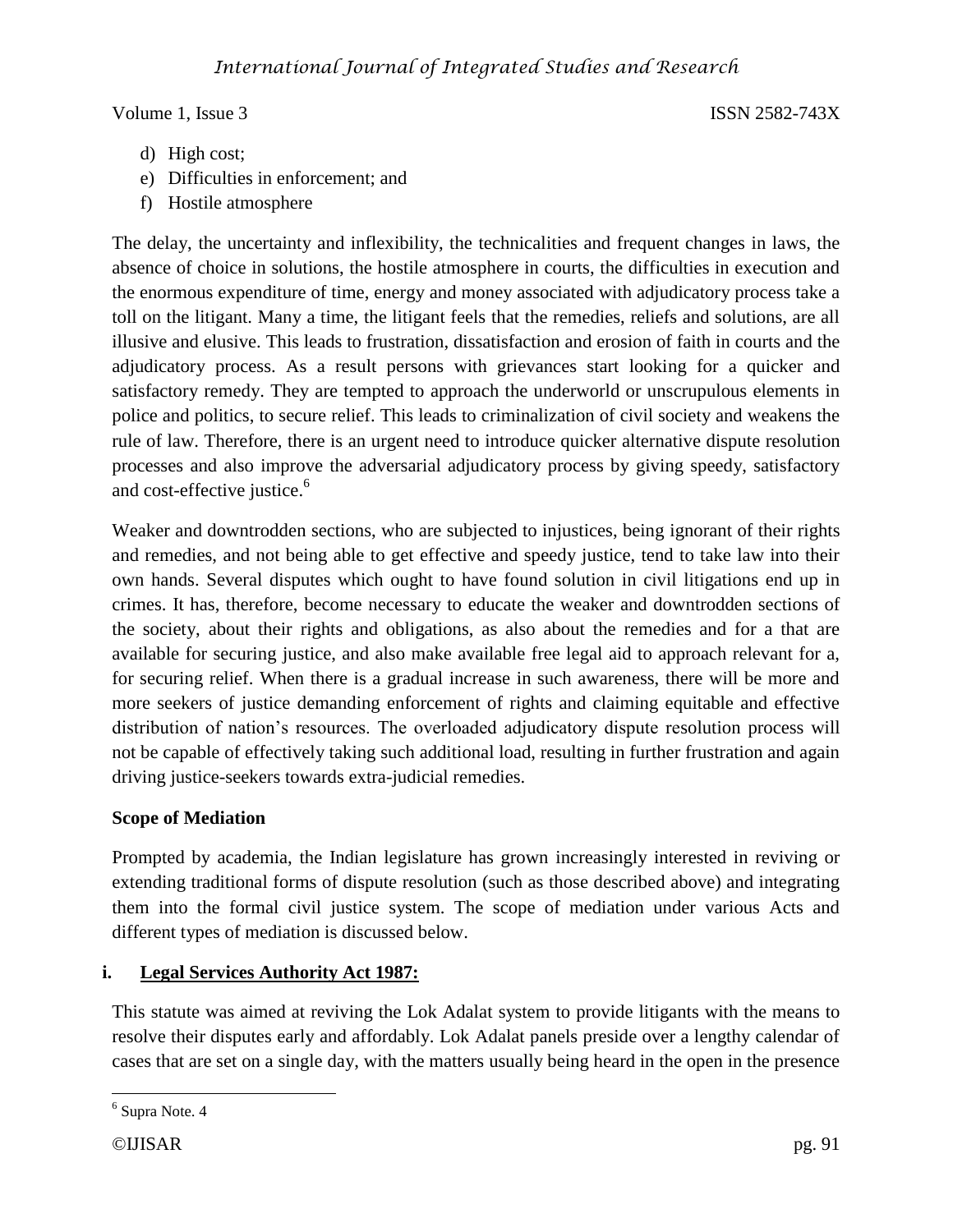of other parties and attorneys. Because Lok Adalat has resulted in the disposal of a large number of disputes and is considered to be an effective and affordable alternative to trial, it will continue to be an important dispute resolution mechanism.

# **ii. Arbitration and Conciliation Act 1996:**

This statute (the 1996 Act) substantially adopted the UNCITRAL Model Law on International Commercial Arbitration<sup>7</sup> ('the Model Law') and repealed the old Arbitration Act of 1940. The legislature realized the importance of conciliation and gave it a statutory basis and recognition in the 1996 Act. Mediation was, however, omitted and it was only in 1999, following amendment of the Code of Civil Procedure 1908 (the 1908 Code), that mediation was given some statutory recognition. In general practice, the term 'conciliation' was considered synonymous and was used interchangeably with 'mediation'. The statutory language of the 1996 Act and of s 89 of the 1908 Code, however, demonstrates differing definitions and meanings for each term and the separate existence of each process. The definition of 'conciliator' in the 1996 Act is consistent with the UNCITRAL Conciliation Rules (1980 Edn). Furthermore, s 30 of the 1996 Act provides that the arbitral tribunal may use mediation, conciliation and other procedures at any time during the arbitral proceedings to encourage settlement.<sup>8</sup>

# **iii. Amendments to the 1908 Code:**

In 1999, the Indian legislature enacted amendments to the 1908 Code that were based on the UNCITRAL Model Law. The 1908 Code divides into Sections and Orders and the amendments are to Section 89 and Order X  $(1A)$ . These provide for court annexed ADR, permitting the court to direct the parties to choose from among several mechanisms, including Lok Adalat, arbitration, conciliation, and mediation (collectively called the 'four ADR methods'). Section 89 as amended contemplates the following process:

- 1. The judge should first determine whether there exist "elements of a settlement which may be acceptable to the parties."
- 2. If so, the court secondly "shall formulate the terms of settlement and give them to the parties for their observations."

 $\overline{a}$ <sup>7</sup> SBP & Co v Patel Engineering Ltd, AIR 2006 SC 450.

<sup>8</sup> Law Commission of India, 176th Report - The Arbitration and Conciliation (Amendment) Bill, 2001 (2001) http://lawcommissionofndia.nic.in/arb.pdf.

<sup>&</sup>lt;sup>9</sup> The 1999 amendments to the 1908 Code incorporated several recommendations made by the Malimath Committee in July 2002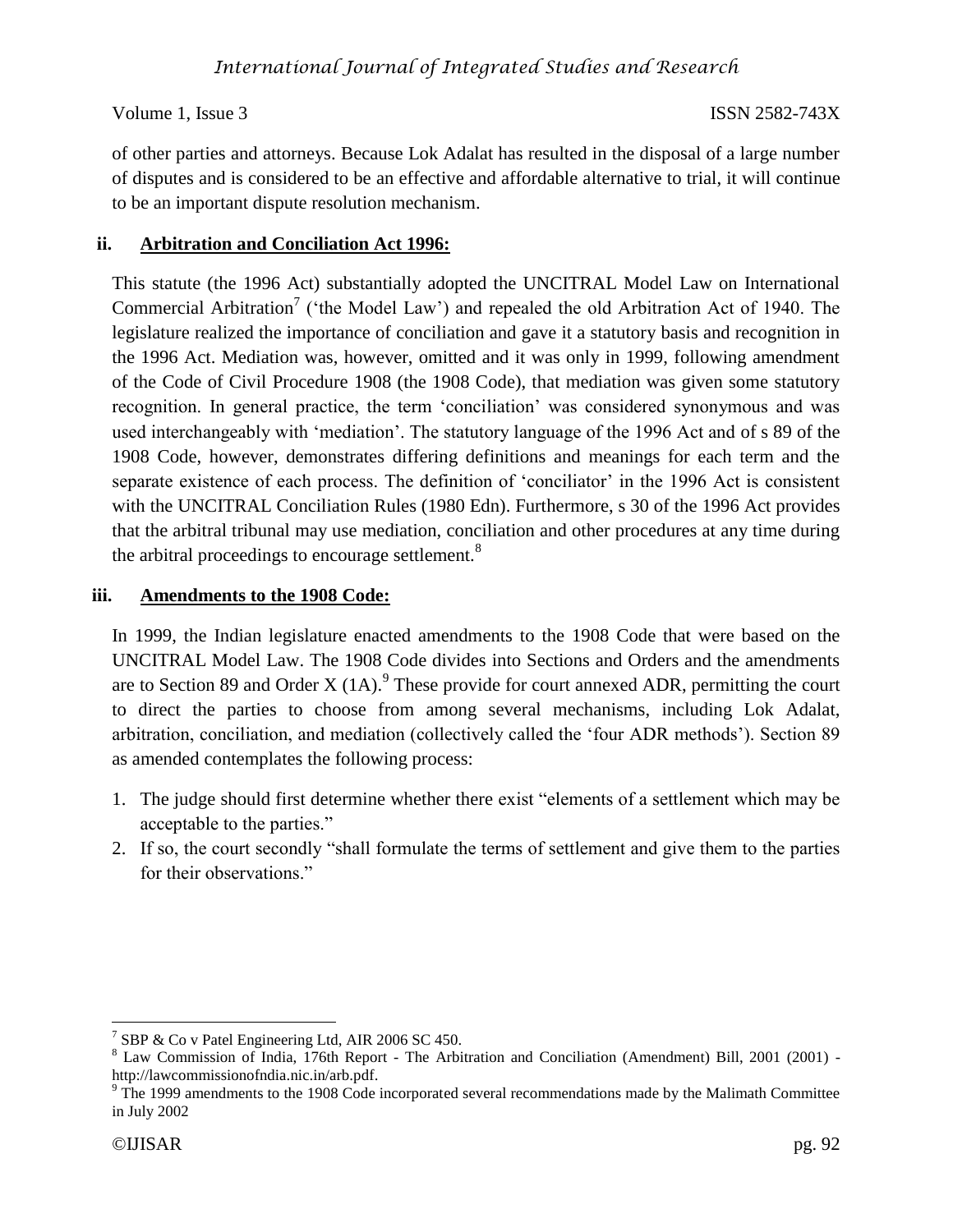3. Thirdly, after receiving the observations of the parties, the court may reformulate the terms of a possible settlement" and refer the same for arbitration, conciliation, judicial settlement (including Lok Adalat) or mediation. $10$ 

There was, however, initial opposition to the amendment by the practising Bar, as a result of which it was suspended indefinitely. In July 2002, however, Parliament gave Section 89 full effect. The constitutional validity of the amendment was challenged in the Salem Bar Association case<sup>11</sup>. The Supreme Court upheld the constitutionality of the law and established a five-person committee to study the reforms and to make recommendations on the need for any amendments or additional rules to facilitate their implementation<sup>12</sup>. With the constitution of such a Committee –

*"Any creases which required to be ironed out were attempted to be identified and apprehensions which existed in the minds of the litigating public or the lawyers were tried to be clarified." <sup>13</sup>*

The Law Commission conducted a national conference in 2003 and then promulgated guidelines for the use of mediation. Significantly, the decision in Salem Advocate Bar Association Case was affirmed in  $2005$ <sup>14</sup>

The intention of the legislature in enacting Section 89 is that, where it appears to the court that elements of an acceptable settlement are present, the court may direct the parties to select one of the four ADR methods, failing which, the court shall refer them to one or other of the said modes.<sup>15</sup> Section 89(2) refers to the 1996 Act and the Legal Services Authority Act 1987 with regard to arbitration, conciliation or settlement through Lok Adalat. With regard to mediation, however, Section 89(2) (d) provides that the parties shall follow such procedure as may be prescribed, thus contemplating appropriate rules being framed. In upholding the validity of the amendments to the 1908 Code in the Salem Advocate Bar Association case  $16$ , the Supreme Court directed the drafting of a model case management formula as well as rules and regulations that should be followed in taking recourse under Section 89. The Supreme Court also stated that – "mediation of disputes is a highly evolved method of resolving conflict and manifests a more

<sup>&</sup>lt;sup>10</sup> HE Chodosh, SA Mayo, AM Ahmadi & AM Singhvi, Indian Civil Justice Reform: Limitation and Preservation of the Adversarial Process, 30 NYU Journal of International Law and Politics 1 (1998).

<sup>&</sup>lt;sup>11</sup> Salem Advocate Bar Association v Union of India (2002) 8 SCC 35, 146–52

<sup>&</sup>lt;sup>12</sup> HE Chodosh, The Eighteenth Camel: Mediating Mediation Reform in India, German Law Journal, Vol 09, No 03, http://www.germanlawjournal.com/pdfs/Vol09No03/PDF\_Vol\_09\_No\_03\_251284\_Articles\_Chodosh.pdf. <sup>13</sup> Ibid, p. 257, n 12

<sup>&</sup>lt;sup>14</sup> Salem Advocate Bar Association II v Union of India (2005) 6 SCC 344.

 $15$  Ibid.

 $16$  Ibid.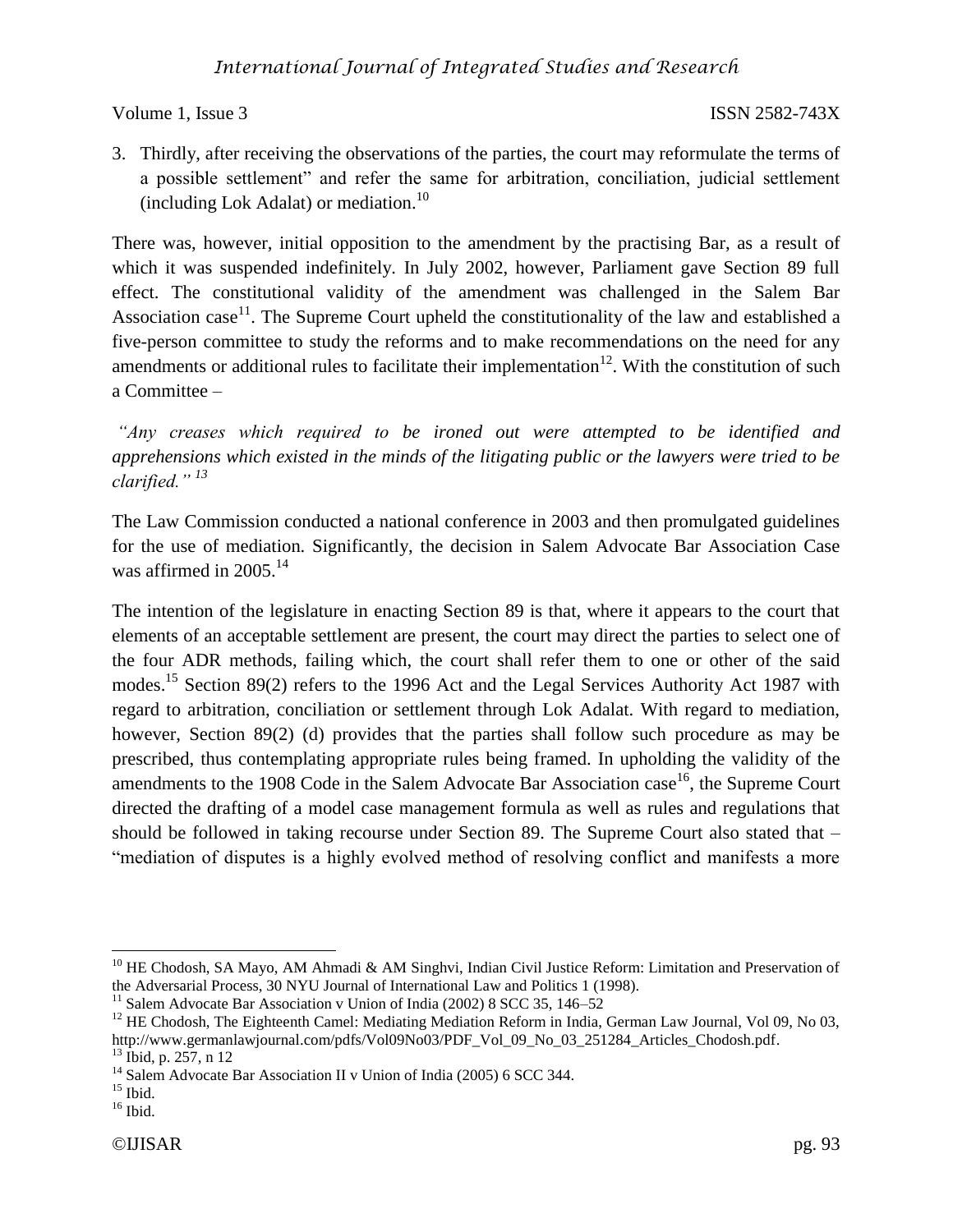sophisticated political order; also, that government and public authorities can and should rightly include that process in the established legal order to encourage settlement of disputes."<sup>17</sup>

# **iv. Nyaya Panchayat Bill 2009:**

A Bill has recently been proposed by the Government to resurrect the Panchayat system in villages. The word nyaya means 'justice' and panchayat refers to traditional consensual dispute resolution system under that name. The Nyaya Panchayat Bill, which recognizes the State's commitment to secure justice to the people under article 39A of the Constitution, aims to promote people's participation in dispute resolution in rural areas and to secure access to justice to citizens at grass roots level. Chapter V of the Bill deals specifically with dispute resolution. Section 23(1), requires the Panchayat to reach an amicable settlement, seek to ensure a fair, speedy, decentralized, participatory and people-oriented system of justice with greater scope for mediation, conciliation and compromise.<sup>18</sup>

# **v. Pre-Institution Mediation under the Indian Commercial Courts Act:**

A 2018 amendment to the Indian Commercial Courts, Commercial Division and Commercial Appellate Division of High Courts Act, 2015 ("Commercial Courts Act") makes it mandatory for a party to exhaust the remedy of mediation before initiating court proceedings under the Commercial Courts Act, with the limited exception of cases where urgent relief is being sought.<sup>19</sup> Patent infringement disputes, being disputes of a commercial nature, are governed by the Commercial Courts Act and, therefore, the mandatory pre-institution mediation provision applies to such disputes. The time bound mediation procedure envisaged in this provision allows a patentee to not only bring a possible infringer to the negotiation table under the threat of future litigation but also allow patentees to resolve disputes in a timely manner by avoiding long-drawn litigation in Indian courts. Patentees can now consider a different strategy when considering steps for enforcement of patent rights in India in view of the possible advantages of such mediation proceedings

### **vi. Online Dispute Resolution:**

Mediation in India gained strength through the Arbitration and Conciliation Act, 1996 and through Section 89 of CPC as amended with effect from 1-7-2002. The Arbitration and Conciliation Act empowers the Arbitral Tribunal to use mediation to encourage settlement

 $\overline{a}$ <sup>17</sup> RD Benjamin, Mediation as a Subversive Activity: Remembrances of Times Past - A Brief History and the Origins of Mediation http://www.dcba.org/brief/sepissue/1998/art10998.htm.

<sup>&</sup>lt;sup>18</sup> Ministry of Pachayati Raj, Empowering Panchayats for Actual Devolution of Power (Press Release, 23 January 2010) - http://www.pib.nic.in/release/release.asp?relid=57236. See also the Preamble to the Bill – http://panchayat.nic.in/data/1257506146945~THE%20NYAYA%20PANCHAYATS%20BILL%202009.pdf.

 $19\text{ Section }12\text{A}$  of the Commercial Courts Act provides parties with an alternative means to resolve disputes through discussions and negotiations with the help of a mediator. The provision states that a plaintiff must initiate mediation before filing a suit, with a limited carve out for suits filed with applications for urgent interim relief.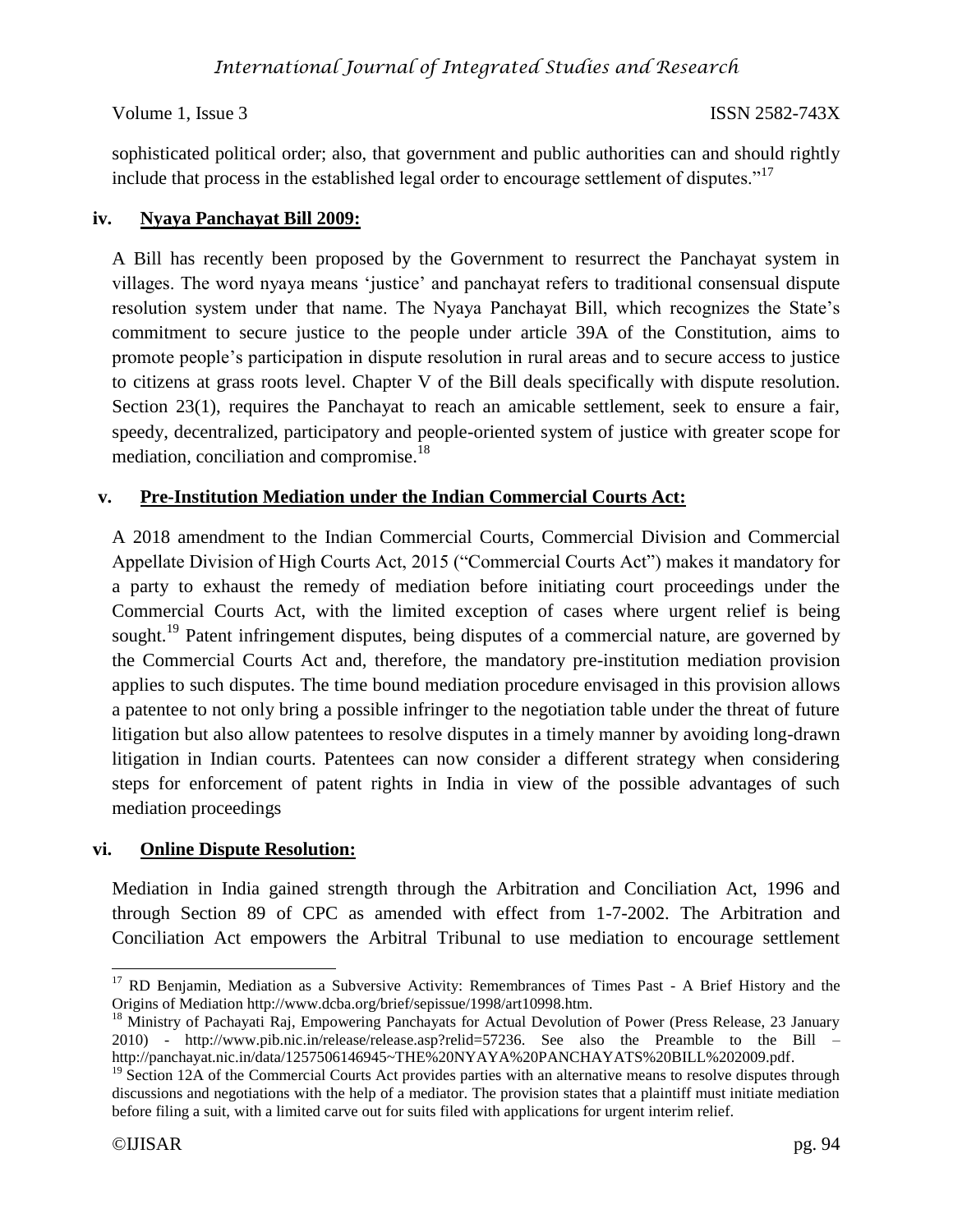during arbitral proceedings (Section 30). In adversary litigation through court, the CPC guides the proceedings. Section 89(d) of the CPC speaks about court-annexed or court-controlled mediation. This Function is through trained mediators under the Supreme Court Mediation and Conciliation Project Committee. Each HC has a mediation centre attached to it. Functions of the court in relation to ADR methods are further regulated by the rules made by the respective High Courts in exercise of the powers conferred under Section 122 of CPC.<sup>20</sup>

Private mediation in India is yet to take its wings, through several private mediation centres have sprung up. As in other jurisdiction settlement private mediation centres have effect of a contract even if such settlement is arrived at by electronic means. Section 10-A of the Information Technology Act, 2000 recognises the validity of contract formed through electronic means.

In *State of Maharashtra v Dr. Praful B. Desai,* a question arose before Supreme Court of India whether in criminal trial evidence can be recorded through video conferencing. After quoting Francis Bennion in his commentaries titled Statutory Interpretation, 2<sup>nd</sup> Edition, and Page 617:

"It is presumed that parliament intends the court to apply to an ongoing Act a construction updates its wordings to allow for changes since the Act was initially framed. While it remains law, it has to be treated as always speaking. This means that in its application on any day, the language of the Act though necessarily embedded in its own time, is nevertheless to be construed in accordance with the need to treat it as a current law"

Hence, held that even under the rigour of the Evidence Act video conferencing is permissible in a criminal trial.<sup>21</sup>

# **vii. Private Commercial Mediation:**

The prevailing semblance of a legal regime governing private mediation is confusing and inconsistent which only serves to devalue mediation in the minds of stakeholders, particularly parties.<sup>22</sup> A summary of the regulatory framework and connected problems is as follows:

i. In line with the growing consensus internationally and the UNCITRAL International Commercial Conciliation Law, mediation has been interpreted as synonymous with conciliation under Part III of the Arbitration and Conciliation Act, 1996 ("Arbitration Act"), which only mentions "conciliation" expressly. This was affirmed by the Indian Supreme

 $\overline{\phantom{a}}$  $20$  Online Dispute Resolution with Special Emphasis on Mediation in India, A. Mohamed Mustaque

 $21$  (2003) 4 SCC 601

<sup>&</sup>lt;sup>22</sup> Afcons InfrastructureL td. and Anr. v. M/s Cherian Varkey Construction Co. (P) Ltd. and Ors., JT 2010 (7) SC 616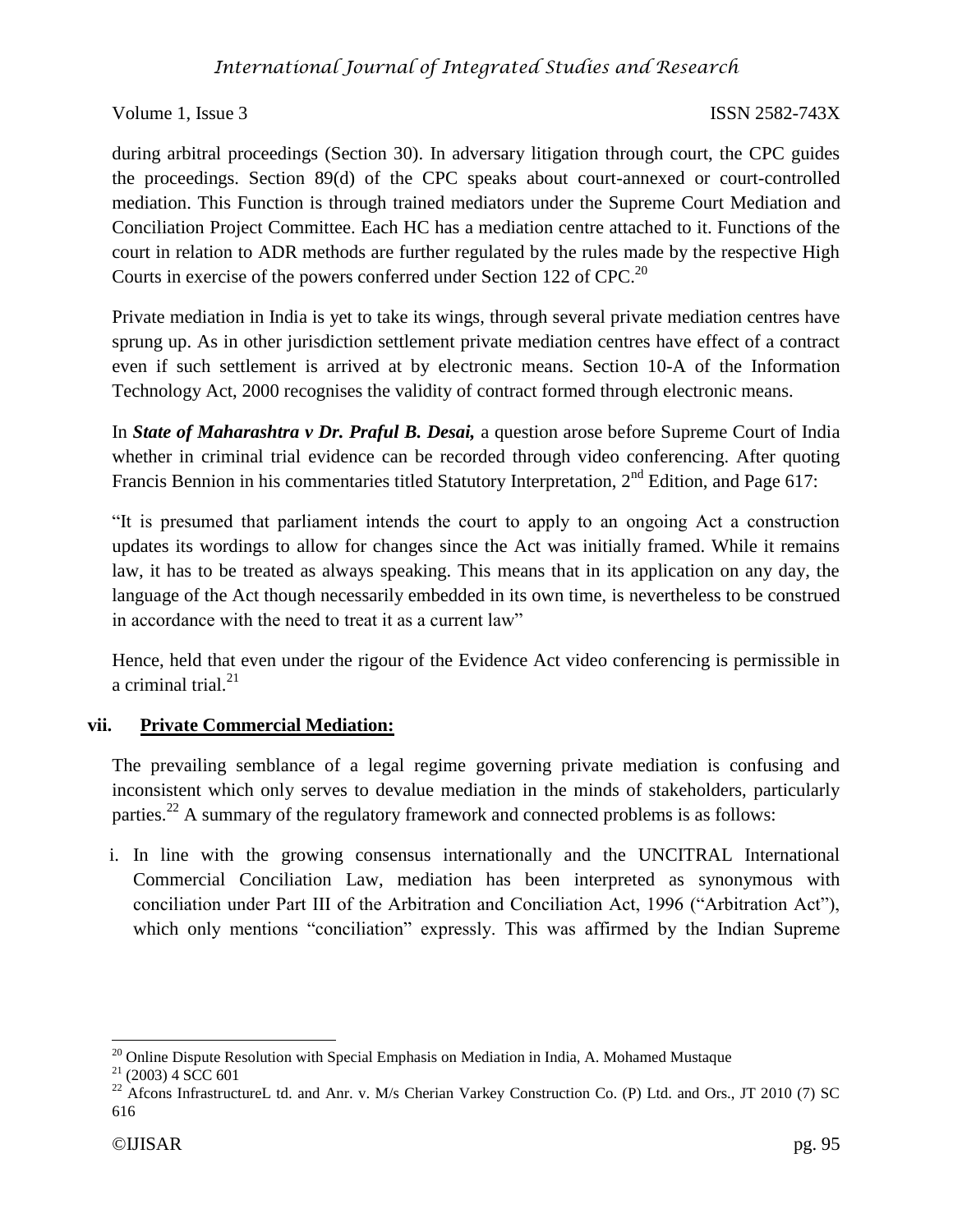Court in Afcons Infrastructure<sup>23</sup> wherein the Court undertook an exhaustive interpretation of section 89. Accordingly, Part III is presumed to govern private mediations.<sup>24</sup>

- ii. However, in the author's view, the position is unclear.<sup>25</sup> In Afcons Infrastructure itself, subsequent to observing that mediation is a synonym of conciliation, the Court refers to both processes individually in different parts of the judgment as if they are distinct.<sup>26</sup> The Court even expressly states that mediated settlements will be governed by another statute altogether, namely the Legal Services Authority Act,  $1987<sup>27</sup>$  Further, mediation and conciliation continue to be stated separately under section 89 of the Code of Civil Procedure, and under section 30 of the Arbitration Act itself that addresses settlement in the course of arbitration. It has also been commented that notwithstanding the commonality of involvement of a neutral third party, the processes are different because conciliation envisages a significantly more proactive and evaluative role for the conciliator who can propose solutions suo moto.<sup>28</sup> Accordingly, conciliation has also been referred to as evaluative mediation wherein the mediator's intervention is at a peak.<sup>29</sup>
- iii. Following from the above, the lack of conceptual clarity, and statutory definition of mediation, has directly impacted the enforcement of privately mediated settlements. The current position is confusing and convoluted. Although the Afcons case court attempted to carve out different avenues to enforce such settlements and provide legal and judicial legitimacy, it only ended up creating confusion and conflating the processes of mediation and Lok Adalat, which are distinct. The outcome is that private mediated settlements are only enforceable as ordinary contracts under the Indian Contract Act, 1872, unless parties satisfy the terms of any of the avenues carved out in Afcons Case.<sup>30</sup>

 $\overline{\phantom{a}}$ <sup>23</sup> Sriram Panchu, MEDIATION PRACTICE & LAW: THE PATH TO SUCCESSFUL DISPUTE RESOLUTION 31, 358 (2 nd edn., 2015).

<sup>&</sup>lt;sup>24</sup> Anil Xavier, Mediation: Its Origin and Growth in India 27 HAMLINE JOURNAL OF PUBLIC LAW AND POLICY 275, 282 (2006).

<sup>25</sup> Supra Note 22

 $26$  Ibid.

<sup>27</sup> Supra Note 24

<sup>&</sup>lt;sup>28</sup> Anil Xavier, Mediation: Its Origin and Growth in India 27 HAMLINE JOURNAL OF PUBLIC LAW AND POLICY 275, 282 (2006).

<sup>&</sup>lt;sup>29</sup> Allison M. Malkin and D. Gracious Timothy, Commercial Mediation: An

Evolving Frontier ofAlternative Dispute Resolution in India in ALTERNATIVE DIsPuTE RESOLUTION: AN INDIAN PERSPECTIVE 321 (Shashank Garg ed., 2018). See generally. Promod Nair, Surveying a Decade of the 'New 'Law of Arbitration in India 23(4) ARBITRATION INTERNATIONAL 699 (2007); Fali S. Nariman, Ten Steps to Salvage Arbitration in India: The First LGIA-India Arbitration Lecture 27(2) ARBITRATION INTERNATIONAL 115 (2011); Badrinath Srinivasan, Developing India as a Hub oflnternational Arbitration: A Misplaced Dream? (2016), available at https://papers.ssm.com/sol3/papers.cfm?abstract-id=2849269 (last accessed 05 April 2020).

<sup>&</sup>lt;sup>30</sup> Interview conducted via email dated 25 March 2018 with Mr. Arjun Nataraj an, advocate and certified mediator based in Delhi, India; Interview conducted via email dated 26 March 2018 with Ms. Chitra Narayan, advocate and certified mediator at Foundation for Comprehensive Dispute Resolution based in Chennai, India; Interview conducted via email dated 15 March 2018 with Center for Advanced Mediation Practice (CAMP) based in Bangalore, India.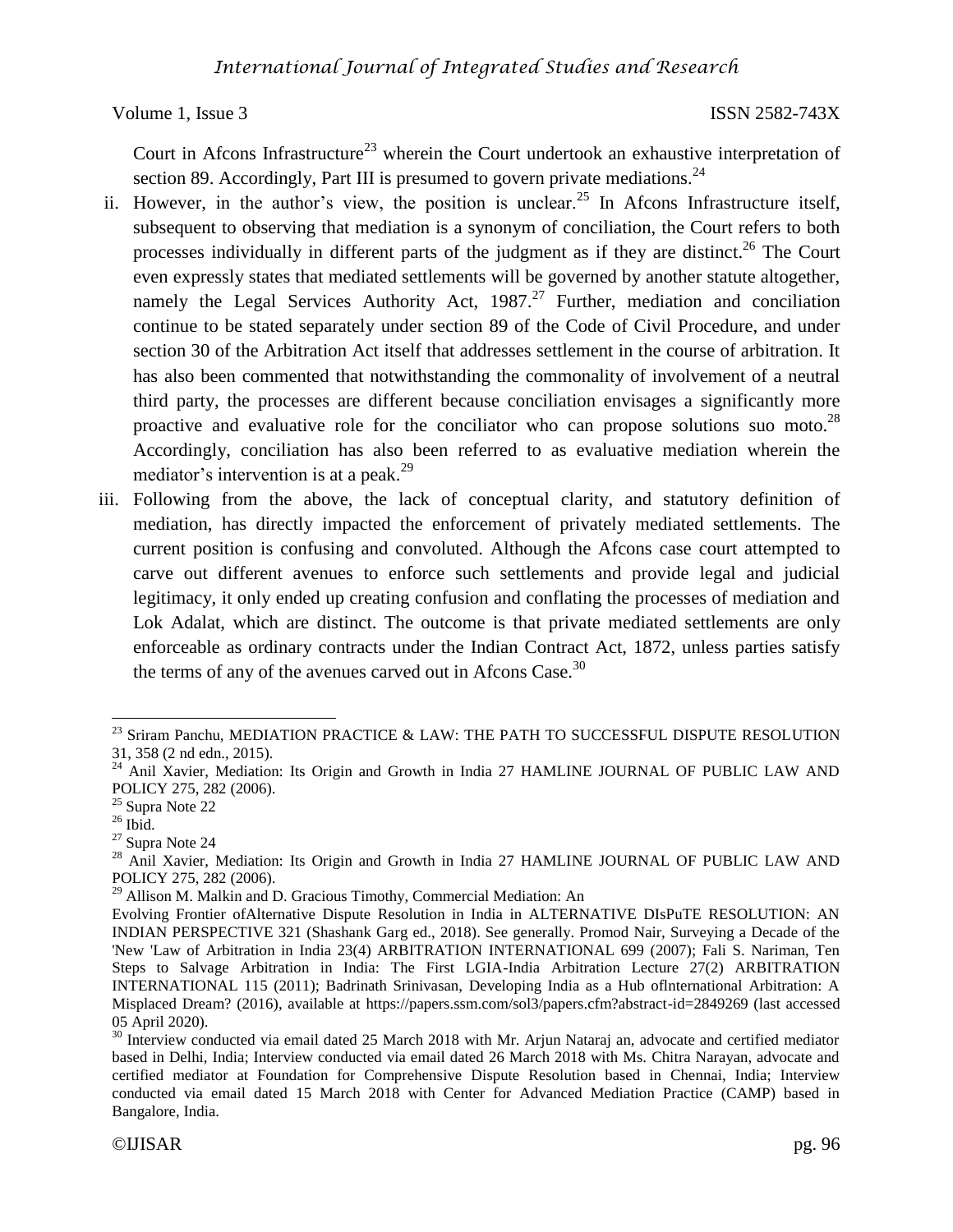- iv. A private commercial mediation that occurs under an institution's auspices is currently governed by the institution's rules. For example, Rule 10 of IIAM's rules states that "when the parties sign the settlement agreement, it shall be final and binding on the parties and persons claiming under them. The settlement agreement shall have the same status as that of an arbitral award and can be executed and enforced as a decree of a court". On the other hand, rules of the Centre for Advanced Mediation Practice (CAMP), an institution providing private mediation services, are silent on enforceability. Therefore, a settlement mediated at CAMP can only be enforced as an ordinary contract.
- v. Examples of statutes providing for mediation and/or conciliation include the Companies Act, 2013 that requires establishment of the Mediation and Conciliation Panel at the National Company Law Tribunals and the Real Estate (Regulation and Development) Act, 2016 that requires "amicable conciliation" of disputes between promoters and buyers. Once again, there is a high potential that the implications of using "mediation" or "conciliation" have not been considered which only perpetuates the legal confusion. The central government's Ease of Doing Business Task Force had asked the Ministry of Law and Justice to introduce a law to regulate private voluntary mediation in May 2017. However, the Ministry does not appear to have made any progress since then. $31$
- vi. Sriram Panchu, widely acknowledged as the pioneer of mediation in India, makes the following pertinent observations as regards the regulatory framework governing private mediation: $32$ 
	- a) A legislative framework must be established to assist in realizing and achieving the potential of private mediation.
	- b) The conduct of mediators in the private realm must be regulated in order to ensure success and accountability. Presently there is a glaring lacuna in enforcing requirements of training and certification. And equally, there is a vacuum in protecting mediators for bona fides things done or omitted in the course of private mediation.

# **Judicial reform of mediation**

The procedural amendments discussed above were largely due to prompting by Indian Supreme Court judges. In 1996, a national study team was formed, at the initiative of Supreme Court Chief Justice AM Ahmadi to examine case management and dispute resolution as part of a joint project with the United States. This Indo-US study group suggested procedural reforms, including legislative changes that authorized the use of mediation. New procedural provisions –

 $\overline{a}$ <sup>31</sup> Sriram Panchu and Avni Rastogi, "Mediation: India" (November 2017),

available at https://gettingthedealthrough.com/area/54/j urisdiction/13/mediation-india/ (last accessed 05 April 2020).

 $32$  Sriram Panchu, MEDIATION PRACTICE & LAW: THE PATH TO SUCCESSFUL DISPUTE RESOLUTION 31, 358 321-322 (2nd edn., 2015).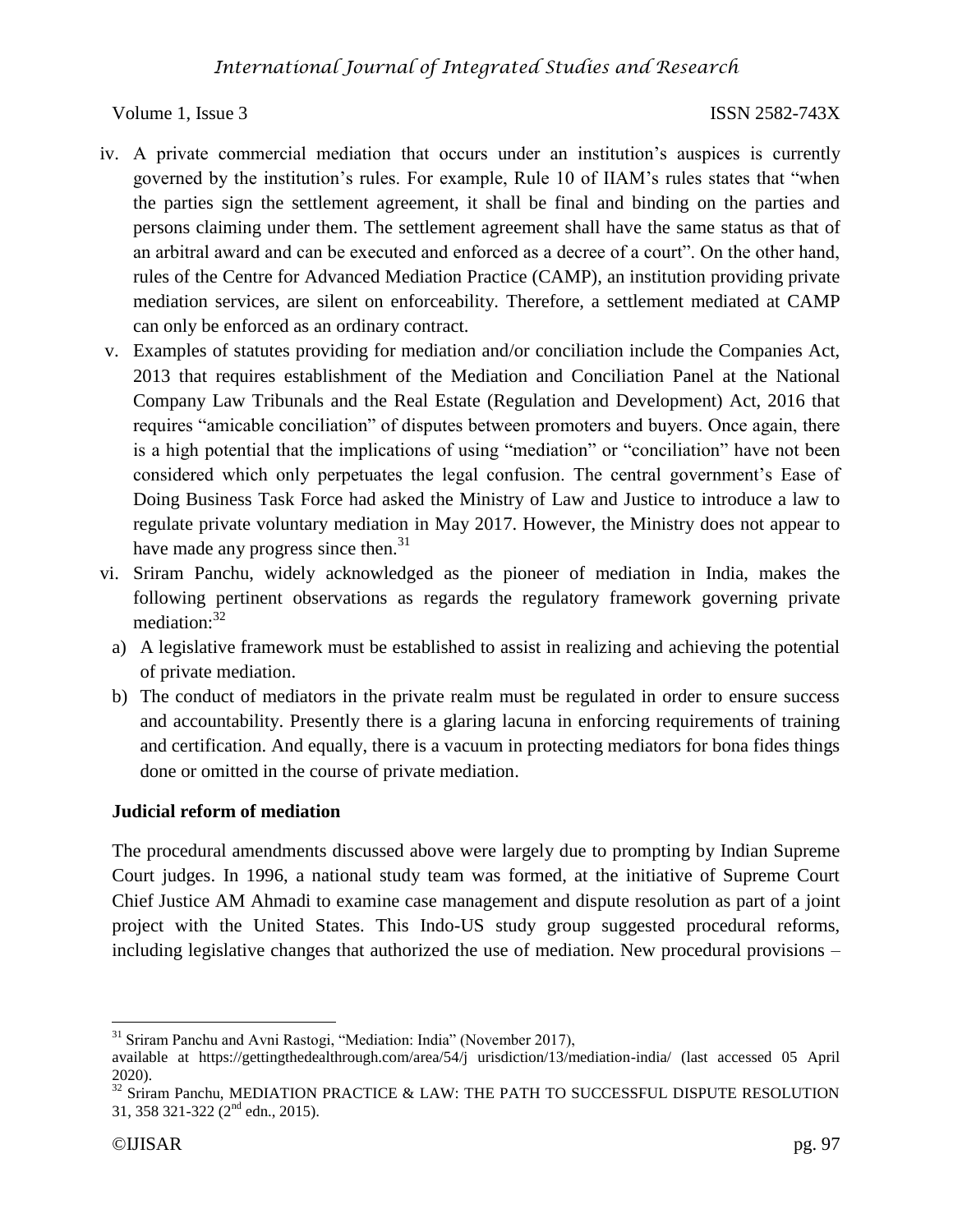Section 89 of the 1908 Code – were eventually included, providing for case management and the reference of cases to ADR (including mediation) by courts.<sup>33</sup>

Furthermore, by upholding the constitutionality of the 1999 amendments to the 1908 Code in the Salem Advocate Bar Association case<sup>34</sup>, the judiciary reaffirmed its commitment to support the early settlement of disputes. Various High Courts have opened mediation and conciliation centres, such as the highly successful and efficient centres at the Delhi High Court and the Madras High Court. These centres encourage parties to try mediation before going to litigation. Some centres maintain lists of judicial and advocate mediators. The High Courts also maintain the websites of the centres in order to spread their message widely.<sup>35</sup>

*"Mediation of disputes is a highly evolved method of resolving conflict and manifests a more sophisticated political order; also, that government and public authorities can and should rightly include that process in the established legal order to encourage settlement of disputes." – Salem Advocate Bar Association case (2005), per Indian Supreme Court.*

In addition to these steps, however, the judiciary also need to understand that what the ADR process needs is not a supervisory judicial role but a supportive one i.e., of assisting ADR processes and procedures to function freely and independently and to develop their full potential in their respective spheres. Along with the above the following two should also be done in the field of mediation.

# **a) An attempt for mandatory application of mediation by civil courts in pending litigation:**

The proliferation and pendency of litigation in civil courts for a variety of reasons according to author, has made it impracticable to dispose of cases within a reasonable time. This has led to the overburdening of the judicial system, thereby placing it in a position of not being able to cope up with the heavy demands on it, mostly for reasons beyond its control. Hence, I feel, speedy justice has in turn become a casualty, through the disposal rate of the judge is quite high in our country. 'An effective judicial system requires not only that just results be reached but that they be reached swiftly.' But the currently available infrastructure of courts in India is not adequate to settle the growing litigation within a reasonable time. Despite the continual efforts, a common man may sometimes find himself entrapped in litigation for a long as a life time, and sometimes litigation carries on even on to the next generation. In the process, he may dry up his resources, apart from suffering harassment. Thus, there is a chain reaction of litigation process and civil

 $33$  A Xavier, Mediation: Its Origin & Growth in India, 27 Hamline J Pub L & Pol'y 297 (2006)

<sup>34</sup> Salem Advocate Bar Association II v Union of India (2005) 6 SCC 344.

 $35$  For example, the Delhi High Court Mediation Centre – http://www.delhimediationcentre.gov.in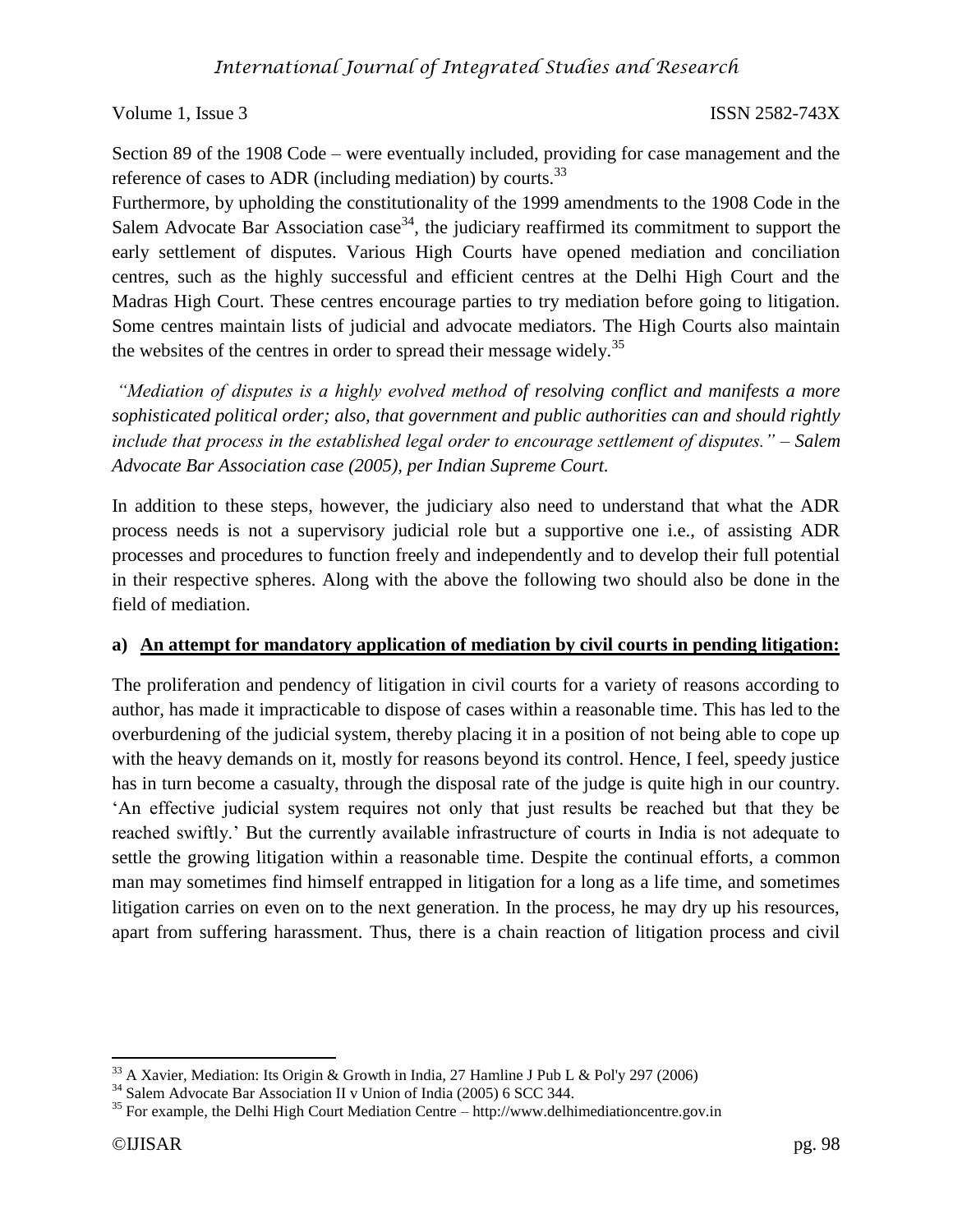cases may even give rise to criminal cases. Speedy disposal of cases and delivery of quality justice is an enduring agenda for all who are concerned with the administration of justice.<sup>36</sup>

Hence, the need to put in place ADR mechanisms has been immensely felt so that the courts can offload some cases from their dockets. The ADR systems have been very successful in some countries, especially USA wherein the bulk of litigation is settled through one of the ADR processes before the case goes for trial. In fact Article 39A also secures the operation of the legal system which promotes justice, on basis of equal opportunity and shall in particular; provide free legal aid, by suitable legislation or schemes, to ensure that opportunities for securing justice are not denied to any citizen by reason of economic or other disabilities. Thus, easy access to justice to all sections of people and provision of legal aid for the poor and needy and dispensation of justice by an independent judiciary within a reasonable time are the cherished goals of our constitutional republic and for that matter of any progressive democracy. So there should be mandatory reference of cases to Mediation would help to dispose cases.

### **b) Promotion of mediation by arbitral and other ADR institutions:**

Various ADR institutions, most prominently the Indian Council of Arbitration (ICA), have continuously been playing a vital role in the development and promotion of mediation. The ICA – the apex arbitral institution in the country - regularly holds seminars and conferences, inviting both Bar and Bench first to understand and then spread the message about the benefits, utility and the need to promote and use mediation. The most important activity undertaken by these institutions – in which they have been greatly successful – has been dispelling misapprehensions from the minds of lawyers and convincing them of the benefits of the process.

### **Conclusion**

The development of mediation in India holds enormous promise. However, exposure to mediation, though spreading rapidly, remains limited and current awareness needs to be improved, for lawyers, judges and users. It is argued that judges and lawyers harbor understandable apprehensions about the relationship between mediation and the formal judicial process and deep scepticism over the application of mediation to a wide variety of Indian legal disputes $37$ . Without proper promotion of use of mediation, these misapprehensions cannot be dispelled.

Approaches towards reform of the mediation process and encouragement of its use should not be restricted to urban and commercial disputes, which are strictly legal and contractual, but should also be promoted as a resolution process for disputes between communities and groups, thus

 $36$  An Endeavour: Mandatory application of Mediation by Civil Courts in Pending Litigation by Mr. Justice FM Ibrahim Kalifulla.

 $37$  H Merryman, Comparative Law and Social Change: On the Origins, Style, Decline & Revival of the Law and Development Movement, 25 American Journal of Comparative Law 457, 481 (1977).